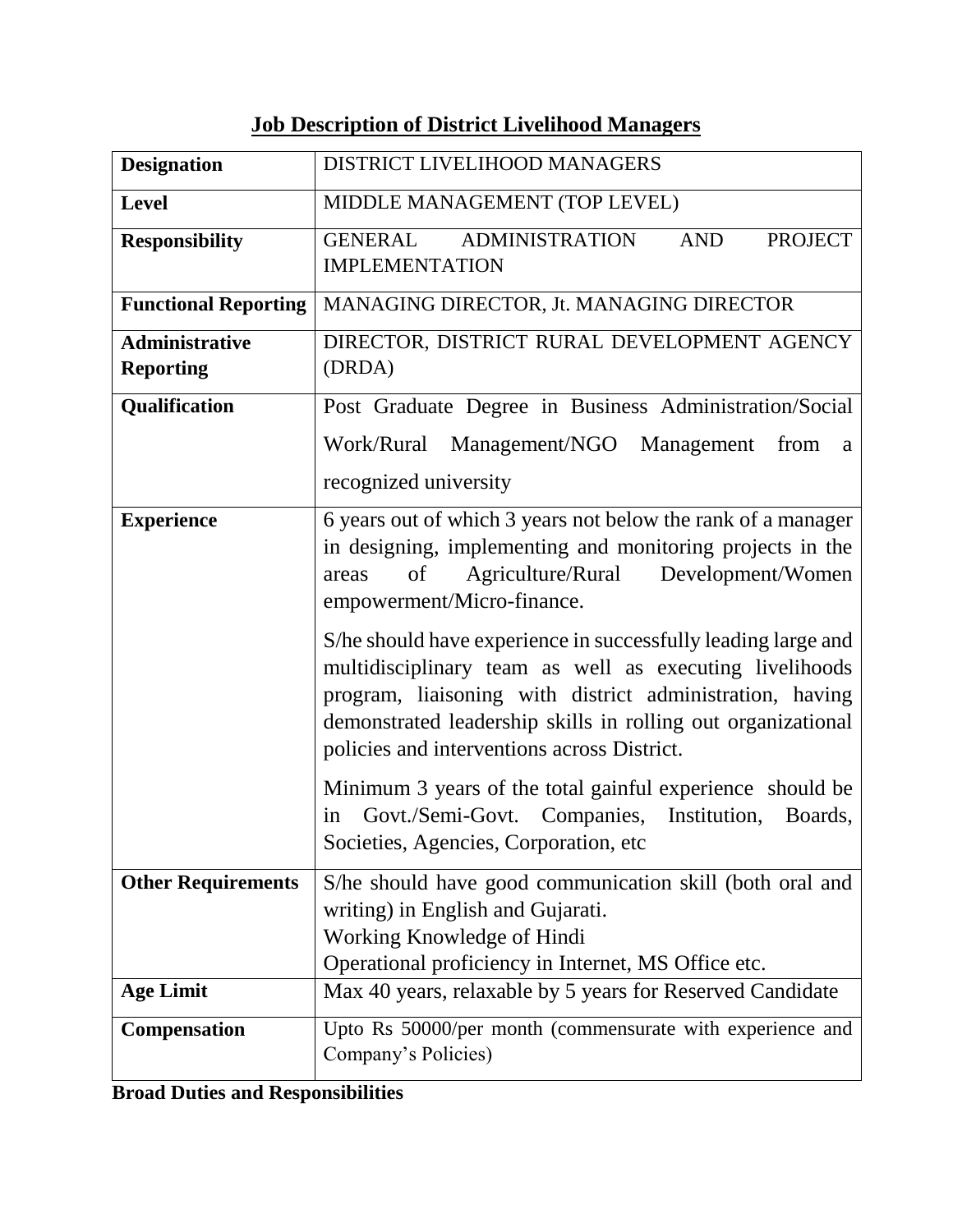- Provide leadership guidance in development and implementation of perspective annual work plan for the district
- Provide overall Leadership roadmap for executing of all Mission activities in the district with help of all thematic experts at DMMU
- Create an enabling work environment to maximize intra thematic and cross thematic exchange of ideas, plans and strategies for implementation
- Identify opportunities for convergence with various government schemes.
- Undertake necessary liaison and coordinate implementation of the project with all key stakeholders (district administration, line department, NGOs, technical agencies, banks, etc.)
- Provide necessary technical and management support to BMMUs and conduct regular review meetings
- Mentoring BMMUs staff to ensure effective rollout of Mission activities.
- Coordinate with lead bank / banks for bank linkage of SHGs to support the financial inclusion cell at SMMU.
- To ensure timely availability and disbursement of project funds
- Work in close co-ordination with SMMU
- Facilitate the rolling out of organizational system (HR, MIS, Admin, Finance, etc.) of the project.
- Make regular interaction with project stakeholders to check whether mission activities are aligned with the needs of the target community.
- Undertake regular monitoring through field visits
- Be responsible for regular reporting to SMMU in form of generating MPR's, QPR's and other relevant reports.
- Any other task as allocated by competent authority at SMMU